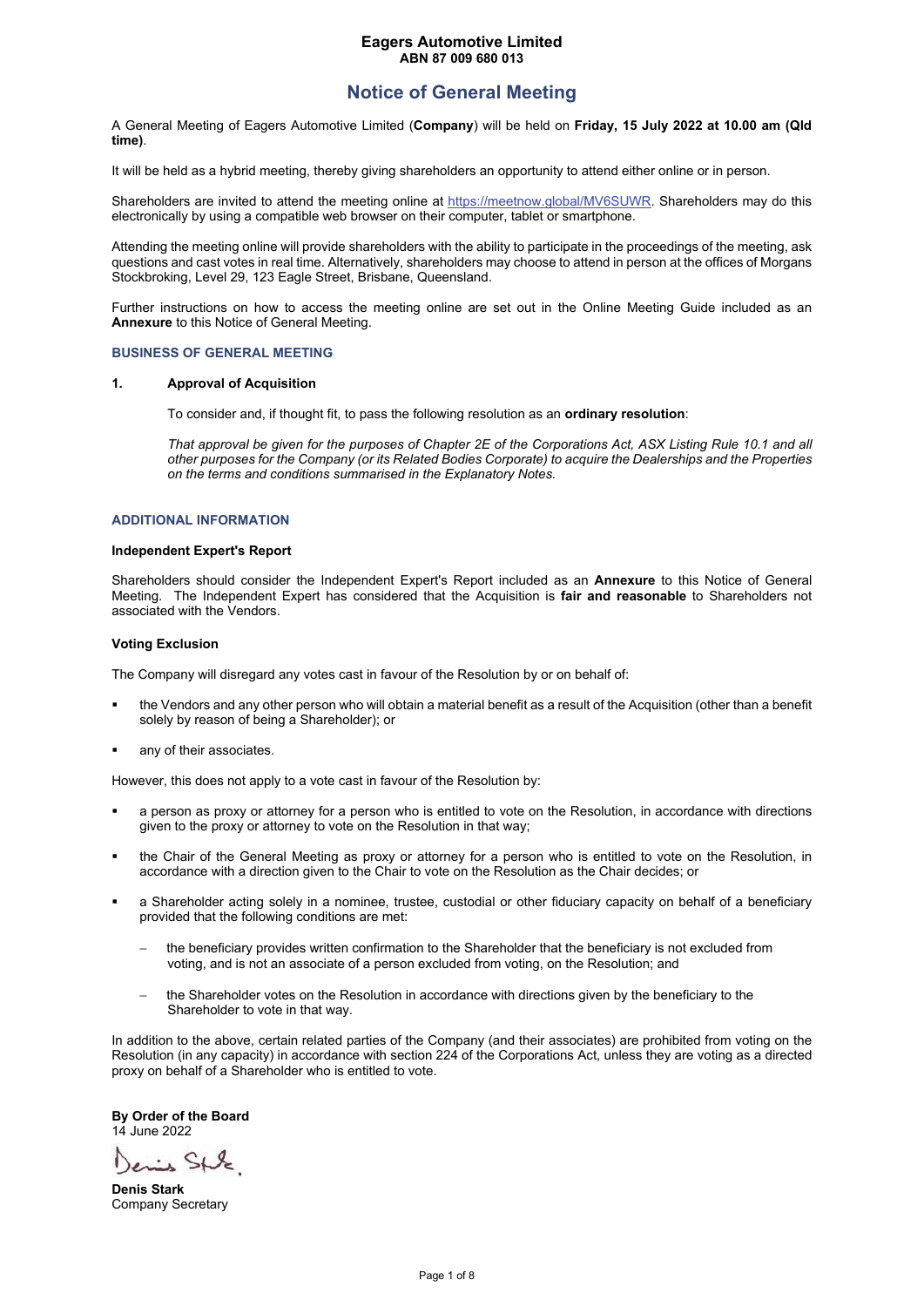#### **VOTING**

#### **1. Poll**

In accordance with Article 40 of the Company's constitution, the Chair intends to call a poll in respect of the Resolution. The results of the voting on the Resolution will be announced to the ASX promptly after the General Meeting.

#### **2. Entitlement to Vote**

You will be eligible to vote at the General Meeting if you are a registered holder of ordinary shares in the Company as at 7.00 pm (Qld time) on 13 July 2022. A Shareholder who is entitled to attend and vote at the General Meeting may do so by:

- **attending the meeting in person;**
- casting a direct vote prior to the General Meeting or an online vote during the General Meeting; or
- appointing a proxy or representative to vote on their behalf.

#### **3. Direct Voting**

In accordance with Article 37(b) of the Company's constitution, the Board has determined that Shareholders entitled to attend and vote at the General Meeting may do so without attending the General Meeting or appointing a proxy. Voting in this manner is referred to as 'direct voting'.

#### **Direct Voting prior to the General Meeting**

If you do not attend the General Meeting either in person or online, you may cast a direct vote prior to the General Meeting by following the instructions set out in the **enclosed** Voting Form. Direct votes must be lodged at least 48 hours before the General Meeting commences (i.e. no later than 10.00 am (Qld time) on 13 July 2022).

#### **Voting during to the General Meeting**

Shareholders attending the General Meeting online or in person may cast a vote during the General Meeting in real time. Details of how to attend and vote at the General Meeting online are set out in the Online Meeting Guide.

#### **4. Proxies and Representatives**

If you are a Shareholder entitled to attend and vote at the General Meeting, you may appoint a proxy to attend and vote on your behalf. You may direct the proxy how to vote.

To appoint a proxy, you must follow the instructions set out in the Voting Form. Proxy appointments must be received at least 48 hours before the General Meeting commences (ie. no later than 10.00 am (Qld time) on 13 July 2022). If a proxy is appointed by a Shareholder under power of attorney, the original or a certified copy of the power of attorney must also be received by the Company's share registry at least 48 hours before the General Meeting commences.

If you are entitled to cast two or more votes, you may appoint either one or two proxies. To appoint a second proxy, follow the instructions on the Voting Form. A proxy may be an individual or a body corporate but need not be a Shareholder of the Company.

A body corporate that is a Shareholder, or that has been appointed as a proxy, is entitled to appoint any person to act as its representative at the General Meeting. The body corporate or representative must provide a 'certificate of appointment of corporate representative' prior to the representative's admission to the General Meeting confirming its authority to act as the body corporate's representative. The Company's share registry can provide a form of the certificate on request.

#### **5. Undirected Proxies**

An undirected proxy may be voted as the proxy chooses. The Chair intends to vote all available proxies in favour of the Resolution.

#### **SHARE REGISTRY'S CONTACT DETAILS**

**Lodge votes by mail, fax or online:** 

- Mail: Computershare Investor Services Pty Limited GPO Box 242 Melbourne Victoria 3001 Australia
- Fax: (within Australia) 1800 783 447 (outside Australia) +61 3 9473 2555

Online: https://meetnow.global/MV6SUWR

Intermediary Online Subscribers: www.intermediaryonline.com

#### **All enquiries:**

Phone: (within Australia) 1300 850 505 (outside Australia) +61 3 9415 4000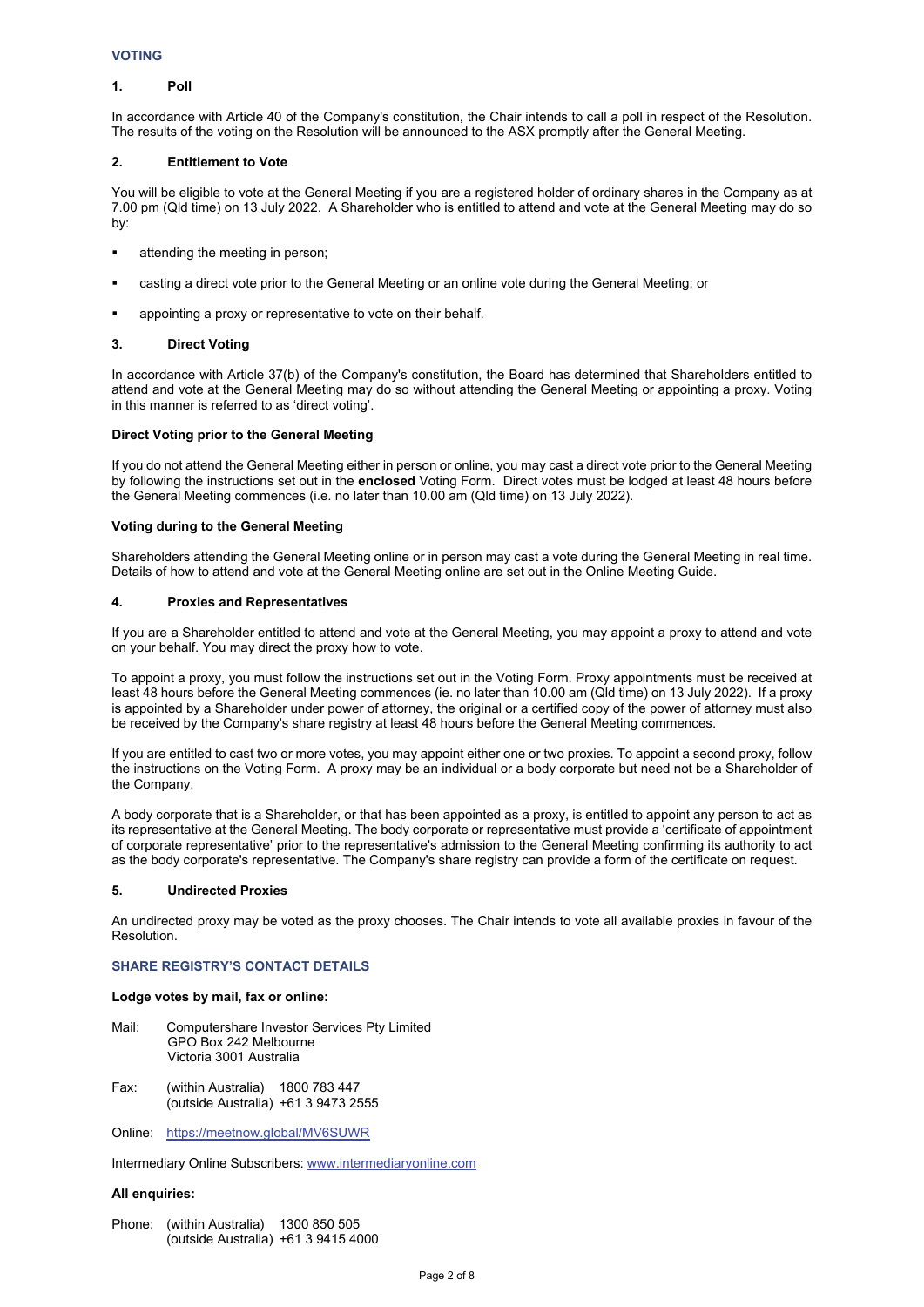#### **EXPLANATORY NOTES**

These Explanatory Notes are included in, and form part of, the Notice of General Meeting dated 14 June 2022.

#### **ACQUISITION OVERVIEW**

On 30 March 2022, the Company announced that it had agreed to acquire a portfolio of dealerships and associated properties located in Canberra, Australian Capital Territory (the **Acquisition**). The Dealership group comprises a balanced portfolio of brands including Toyota, Volkswagen, Jeep, Ford, Lexus, Subaru, Volvo, Mitsubishi and GMSV situated in Belconnen, Fyshwick, Phillip and Gungahlin. The Dealerships operate across 10 Crown leasehold properties and three commercially leased sites.

The Dealership group's core business is consistent with the Company's current core business of operating a diversified portfolio of automotive brands. The Acquisition is expected to provide additional scale to, and increase the geographic footprint of, the Company's existing business as well as providing opportunities for future growth.

The Company is seeking Shareholder approval for the purposes of Chapter 2E of the Corporations Act, ASX Listing Rule 10.1 and all other purposes in respect of the Acquisition. Shareholder approval is required for the Acquisition as the Vendors are entities associated with, or controlled by, Mr Nick Politis. Mr Politis is a Director and has a Substantial Holding.

#### **ABOUT EAGERS AUTOMOTIVE LIMITED**

Eagers Automotive Limited is Australia's oldest listed automotive retail group with over 109 years of automotive retail experience.

Founded in 1913, the Company has a proud history of being at the forefront of the automotive retail industry. The transformational merger with Automotive Holdings Group Limited in 2019 created a unique geographic scale and breadth of brand representation which has enabled Eagers Automotive to become one of the leading automotive retail groups in Australia and New Zealand.

Through the Next100 Strategy, the Company is well positioned to capitalise on the ongoing changes in the automotive retail industry. By providing innovative, customer centric solutions to business partners, on a lower and more sustainable cost base, the Company will be best positioned to lead industry transformation and consolidation while striving to always remain a preferred partner for OEMS.

Eagers Automotive currently represents in excess of 35 new vehicle car and truck brands across both Australia and New Zealand, with approximately 7,500 employees.

#### **ABOUT THE DEALERSHIP GROUP**

The Dealership group's core business is the ownership and management of authorised motor vehicle dealerships, providing full service facilities covering new motor vehicle sales, used motor vehicle sales, servicing, spare parts and the facilitation of allied consumer finance.

The Dealership group was first established in 1988 following the acquisition of the Canberra Toyota businesses from York Motors. Since then, the Dealership group has expanded into a large-scale operation representing nine brands across 13 locations, with in excess of 400 employees.

The Dealership group comprises a balanced portfolio of brands including Toyota, Volkswagen, Jeep, Ford, Lexus, Subaru, Volvo, Mitsubishi and GMSV situated in Belconnen, Fyshwick, Phillip and Gungahlin.

#### **SUMMARY OF THE ACQUISITION**

Pursuant to the Acquisition, the Company (or its Related Bodies Corporate) will acquire the Dealerships and the Properties from the Vendors, being:

- N G P Investments (No 2) Pty Ltd;
- Southsub Pty Ltd;
- **Janrule Pty Limited;**
- Belconnen Automotive Pty Limited;
- JR Car Rentals Pty Ltd; and
- JRBA Services Pty Limited.

The Vendors are each associated with, or controlled by, Mr Nick Politis. Mr Politis is a Director and has a Substantial Holding in the Company.

A summary of the material terms of the Acquisition is set out below.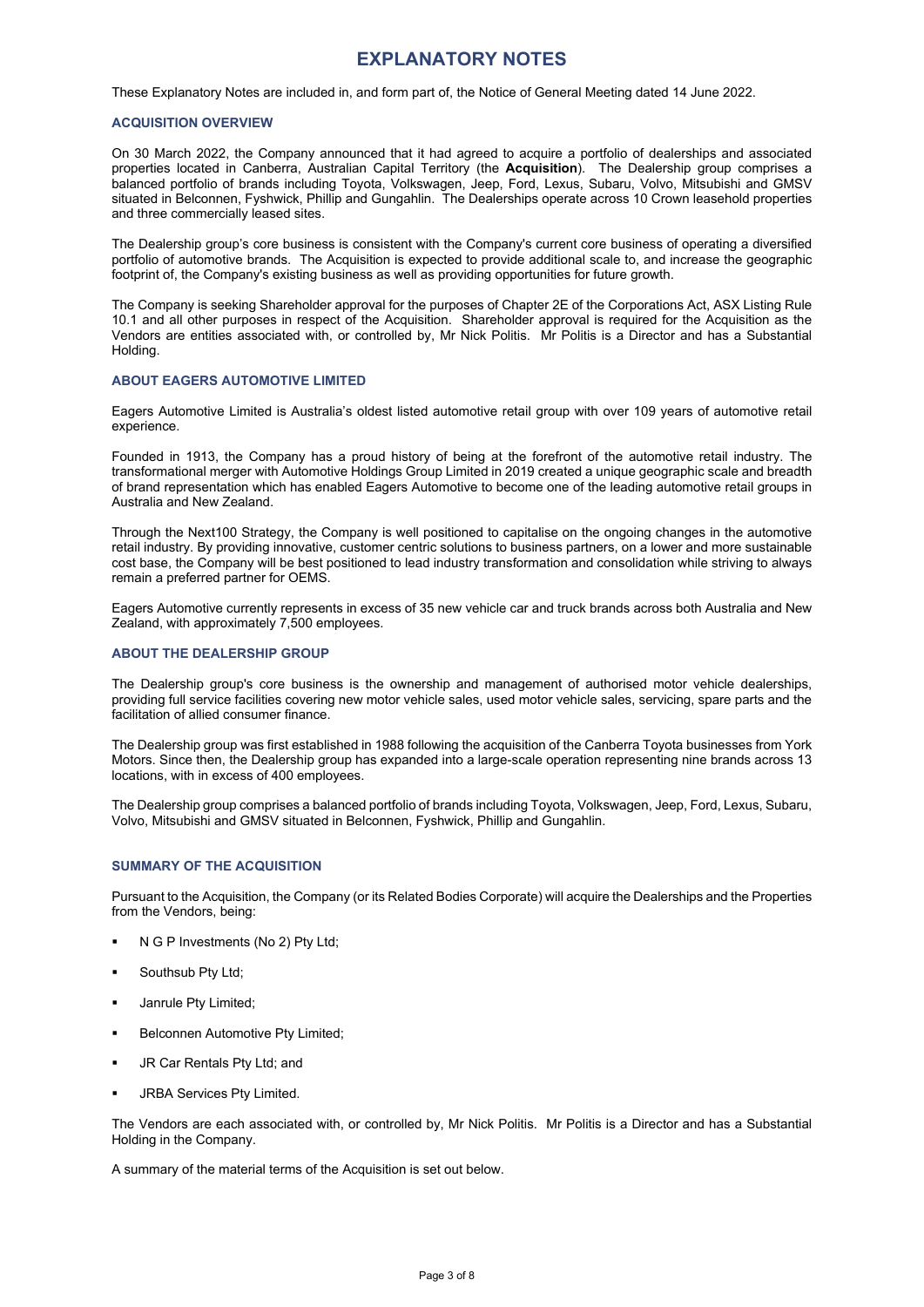| <b>Material Term</b>        | <b>Description</b>                                              |                                                                                                                                                                                                                                                     |                  |
|-----------------------------|-----------------------------------------------------------------|-----------------------------------------------------------------------------------------------------------------------------------------------------------------------------------------------------------------------------------------------------|------------------|
| <b>Summary</b>              | ٠<br>the Properties.<br>٠                                       | Pursuant to the Acquisition, the Company (or its Related Bodies Corporate) will acquire:<br>the assets and business of the Dealerships; and                                                                                                         |                  |
| <b>Purchase Price</b>       | apportioned as follows:<br>the Properties - \$110 million.<br>п | Approximately \$193 million, subject to customary post-completion adjustments<br>the goodwill, assets and business of the Dealerships - \$83 million; and                                                                                           |                  |
| <b>Conditions Precedent</b> | outstanding:                                                    | Completion of the Acquisition is subject to a number of conditions precedents. As at<br>the date of the Notice of General Meeting, the following conditions precedent remain                                                                        |                  |
|                             |                                                                 | the Acquisition being approved by Shareholders for the purposes of Chapter 2E of<br>the Corporations Act and ASX Listing Rule 10.1;                                                                                                                 |                  |
|                             | $\blacksquare$                                                  | the Company (or its Related Bodies Corporate) having obtained all necessary<br>licences required to operate the Dealerships (including motor vehicle dealer or<br>motor vehicle repairer licences, as applicable);                                  |                  |
|                             | ٠<br>satisfactory to the Company;                               | each Manufacturer consenting to the Acquisition (either unconditionally or on<br>conditions satisfactory to the Company, acting reasonably) and entering into a new<br>dealer agreement with the Company (or its Related Bodies Corporate) on terms |                  |
|                             | ٠<br>Corporate); and                                            | the lessor and each mortgagee of the Leased Properties consenting to the<br>assignment of the relevant lease to the Company (or its Related Bodies                                                                                                  |                  |
|                             | ٠                                                               | there being no material adverse change affecting the Dealerships, or the financial<br>or trading position or prospects of the Dealerships.                                                                                                          |                  |
| Completion                  |                                                                 | Completion is expected to take place on or about 31 July 2022. Completion of the<br>acquisition of the Dealerships and the purchase of the Properties is inter-conditional.                                                                         |                  |
| <b>Properties</b>           |                                                                 | The Dealerships operate from the following locations:                                                                                                                                                                                               |                  |
|                             | <b>Location</b>                                                 | <b>Dealership</b>                                                                                                                                                                                                                                   | <b>Area</b>      |
|                             | 1 Josephson Street                                              | Canberra Toyota                                                                                                                                                                                                                                     | Belconnen        |
|                             | $2 - 10$<br>Josephson<br><b>Street</b>                          | Gerald Slaven Volkswagen,<br>Ford, Jeep & GMSV                                                                                                                                                                                                      | Belconnen        |
|                             | 3 Josephson Street                                              | Belconnen Cheaper Cars                                                                                                                                                                                                                              | Belconnen        |
|                             | 8 Wignall Place*                                                | Storage & Pre Delivery Facility                                                                                                                                                                                                                     | <b>Belconnen</b> |
|                             | 44 Wollongong Street<br>& 114-116 Gladstone<br><b>Street</b>    | Toyota & Parts Warehouse                                                                                                                                                                                                                            | Fyshwick         |
|                             | 112 Gladstone Street                                            | Storage                                                                                                                                                                                                                                             | Fyshwick         |
|                             | Unit 3, 34 Ipswich<br><b>Street</b>                             | Capital Subaru                                                                                                                                                                                                                                      | Fyshwick         |
|                             | 142 Melrose Drive                                               | Subaru Canberra                                                                                                                                                                                                                                     | Phililp          |
|                             | 152 Melrose Drive                                               | Volvo Cars Canberra & Phillip<br>Mitsubishi                                                                                                                                                                                                         | Phililp          |
|                             | 160-162<br>Melrose<br>Drive                                     | Canberra Toyota & Lexus of<br>Canberra                                                                                                                                                                                                              | Phililp          |
|                             | 29 Botany Street                                                | Gerald Slaven Ford                                                                                                                                                                                                                                  | Phililp          |
|                             | Unit $2 / 4$ O'Brien<br>Place *                                 | <b>Toyota Service</b>                                                                                                                                                                                                                               | Gungahlin        |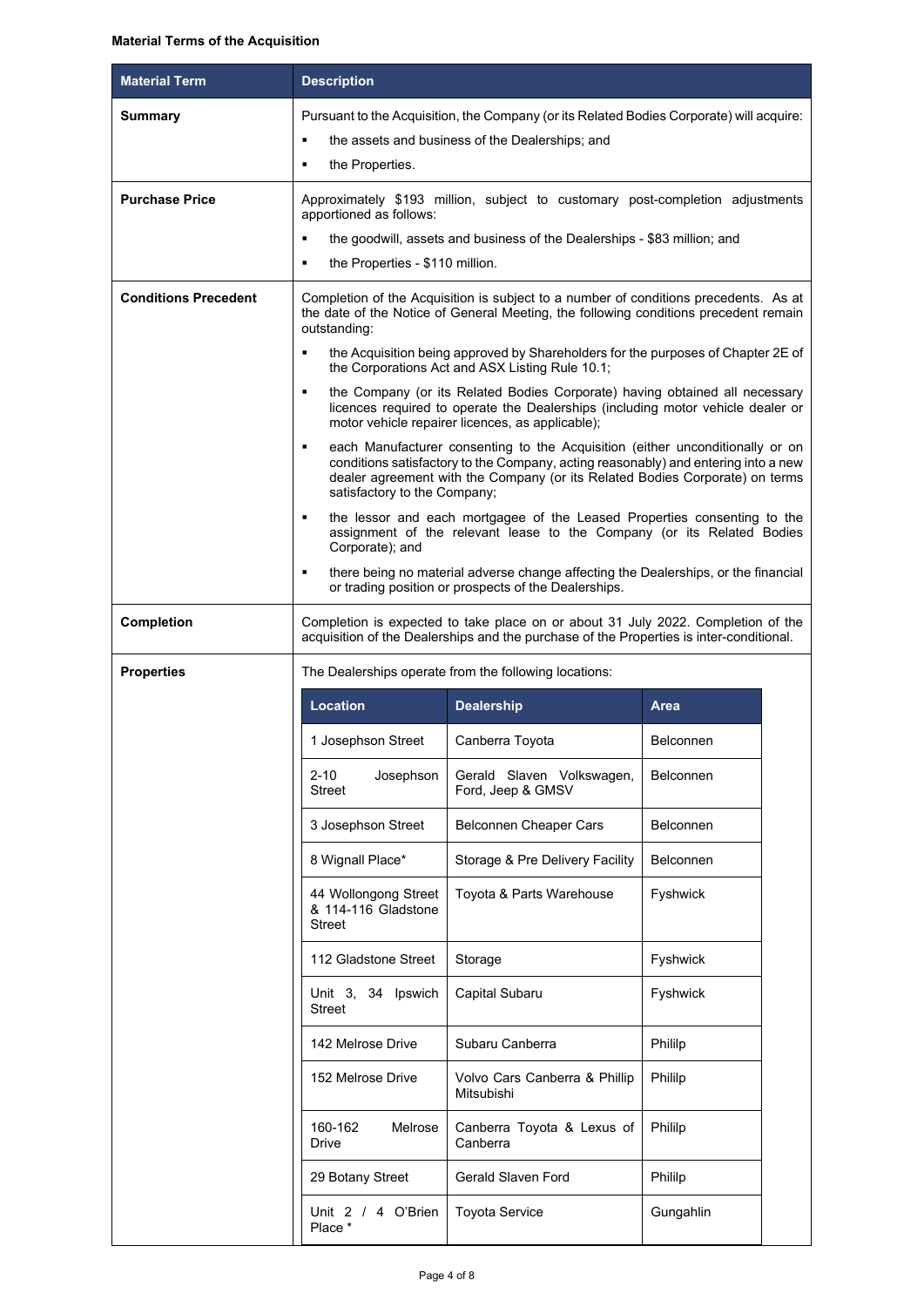| <b>Material Term</b> | <b>Description</b> |                                                                                                                                                                                                                                                                 |                  |  |
|----------------------|--------------------|-----------------------------------------------------------------------------------------------------------------------------------------------------------------------------------------------------------------------------------------------------------------|------------------|--|
|                      | Terminal Circuit * | <b>Redspot Car Rentals</b>                                                                                                                                                                                                                                      | Canberra Airport |  |
|                      | above.             | Note: Locations marked (*) are commercially leased sites and will not be acquired as<br>part of the Acquisition. The existing commercial leases will be transferred to the<br>Company (or its Related Bodies Corporate), subject to necessary consents as noted |                  |  |

#### **Costs of the Acquisition**

The Company expects to incur transaction costs of approximately \$6.6 million in connection with the Acquisition, predominately comprising taxes and stamp duty, valuation costs, legal and other professional fees (including the costs associated with the preparation of the Independent Expert's Report).

These costs will be paid to parties unrelated to the Vendors.

#### **Funding the Acquisition**

The Company has cash reserves and substantial available facilities with both Syndicate and Captive financing partners. The Company expects to fund 100% of the Purchase Price and stamp duty through these existing facilities and cash reserves. The balance of the associated Acquisition costs will be paid from the Company's available cash reserves.

The acquisition of new vehicle inventory and eligible demonstrator and used vehicle inventory held by the Dealerships on the date of completion will be funded through bailment financing arrangements (as is customary for the automotive retail industry).

#### **Anticipated Financial Impact of the Acquisition**

The acquisition of the assets and business of the Dealerships, and the Properties, are anticipated to be accretive for the 2022 financial year, and result in an uplift in the Company's statutory profit before tax of \$15 million net of borrowing costs, and 4.1 cents per share accretion (on a full financial year equivalent basis).

#### **Timetable for Completion of the Acquisition**

The Company anticipates completion of the Acquisition will be in accordance with the following timetable:

| Event                                                | <b>Date</b>              |
|------------------------------------------------------|--------------------------|
| Notice of General Meeting dispatched to Shareholders | 14 June 2022             |
| General Meeting to approve the Acquisition           | 15 July 2022             |
| Completion of Acquisition                            | On or about 31 July 2022 |

The above dates are indicative only, and are subject to change.

#### **ADVANTAGES, DISADVANTAGES AND RISKS OF THE ACQUISITION**

#### **Advantages**

Benefits to the Company from the Acquisition are anticipated to include the following:

- An expansion of the Company's national automotive retail presence into the Australian Capital Territory (where it currently has no representation).
- An opportunity to access the Company's scale and geographic diversity in order to capture synergies and cost savings and to leverage the Company's technologies to drive improvements in productivity.
- The portfolio of brands to be acquired pursuant to the Acquisition provides a balanced representation within the Australian Capital Territory and is complementary to the Company's existing portfolio across Australia and New Zealand.
- The opportunity to acquire the Properties associated with the Dealerships is consistent with the Company's Next100 Strategy and will provide the Company with greater control over future business expansion or consolidation activities.
- The Acquisition provides a platform to expand the Company's parallel businesses into the Australian Capital Territory, including easyauto123.
- The Acquisition is anticipated to be earnings per share accretive on a full year basis.
- The Company will have the ability to further develop and improve the Properties in a manner to enhance their utility for the Company's business over time and benefit from any increase in market value of the Properties over time.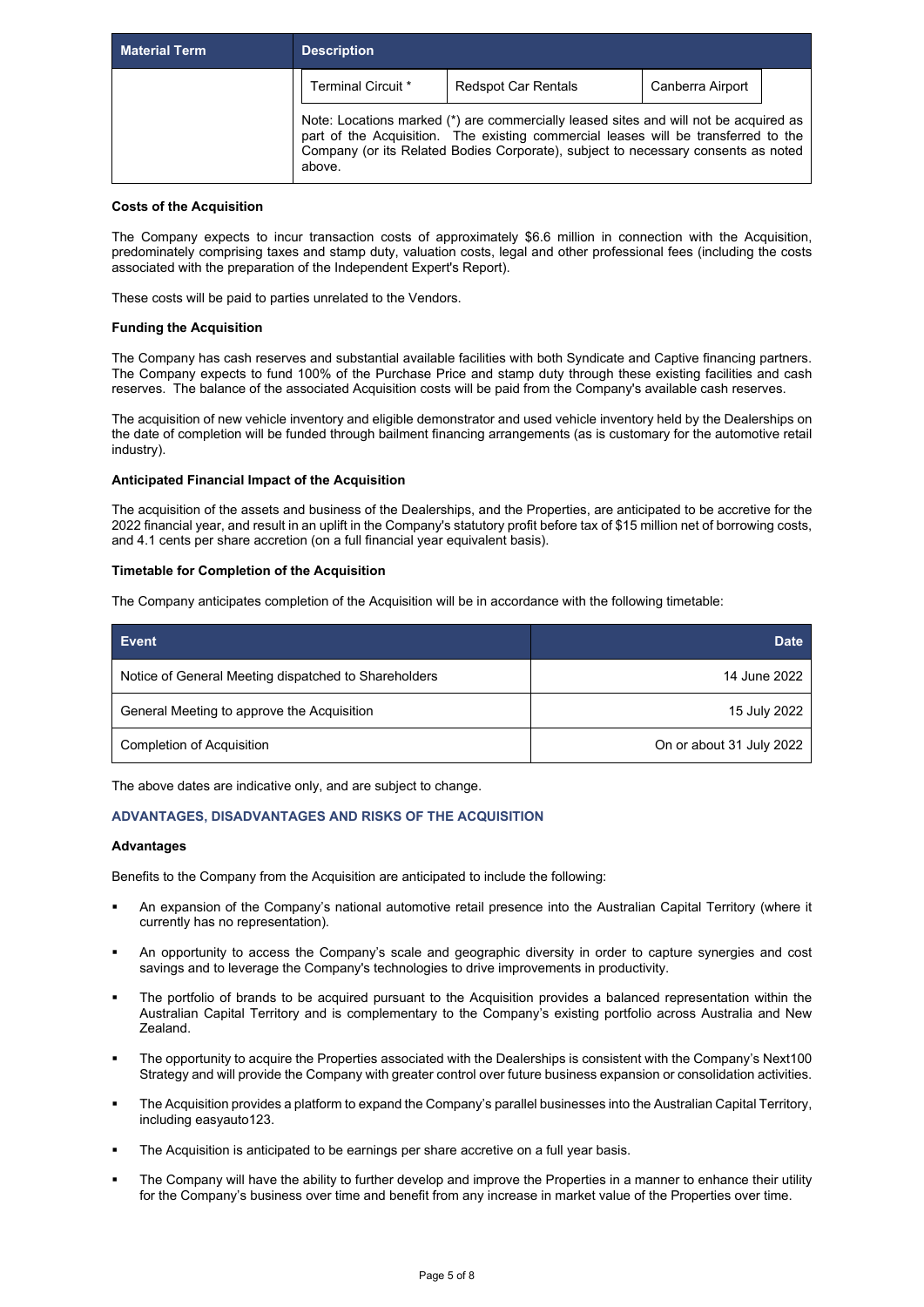#### **Disadvantages**

Disadvantages for the Company from the Anticipated could include the following:

- The timing of the Acquisition coincides with a time where market conditions for the automotive retail industry and commercial property are strong.
- The Company will borrow up to 100% of the Purchase Price (and association acquisition costs) from external financier(s) and provide security over the Dealership assets and Properties for the Company's obligations with respect to the borrowings.
- Transaction costs of approximately \$6.6 million, predominantly comprising of stamp duty, will be incurred in relation to the Acquisition. These costs would, however, be payable irrespective of whether the Acquisition involved a related party.

#### **Potential Risks Associated with the Acquisition**

While not an exhaustive list, the following potential risk factors may arise from the Acquisition:

- An inability to successfully integrate the Dealerships into the Company's existing operations may create additional costs, and have a negative impact on the financial return for the Company.
- The automotive retail industry may be adversely impacted by supply chain disruptions associated with the impacts of COVID-19 and other external factors, which may create a sustained period of short supply for new vehicles.
- The value of each Property may be impacted by a number of factors affecting the Australian property market. A downturn in the value of the Properties may have a negative impact on the financial return for the Company.

#### **INDEPENDENT EXPERT'S REPORT**

The Independent Expert has prepared the Independent Expert's Report, a copy of which is included as an **Annexure** to the Notice of General Meeting, which sets out an independent examination of the Acquisition, to assist non-associated Shareholders assess the merits of, and to decide whether to approve, the Resolution. The Independent Expert has concluded that the Acquisition is **fair and reasonable** to Shareholders not associated with the Vendors.

Shareholders are urged to carefully consider the Independent Expert's Report, including the assumptions, qualifications and disclaimers on which the Independent Expert's conclusions are based.

#### **ASX LISTING RULE 10.1**

ASX Listing Rule 10.1 provides that a listed company must not acquire or agree to acquire, a substantial asset from, or dispose of or agree to dispose of, a substantial asset to:

- a related party;
- a child entity;
- a person who is, or was at any time in the six months before the relevant transaction, a substantial (10%+) holder in the company;
- an associate of a person referred to above; or
- a person whose relationship with the company, or a person referred to above, is such that, in ASX's opinion, the transaction should be approved by shareholders,

unless it obtains the approval of its shareholders.

The Acquisition falls within ASX Listing Rule 10.1, as:

- the Vendors are entities associated with, or controlled by Mr Nick Politis who is a Director and has a Substantial Holding - and are therefore both related parties and substantial (10+%) holders for the purposes of the ASX Listing Rules; and
- the Acquisition involves the acquisition of a "substantial asset" for the purposes of the ASX Listing Rules (as the Purchase Price payable by the Company is 5% or more of the equity interests of the Company, as set out in the most recent annual report).

It therefore requires the approval of Shareholders under ASX Listing Rule 10.1.

If the Resolution is passed, the Company will be able to proceed with the Acquisition, which is anticipated to have the advantages summarised above. If the Resolution is not passed, the Company will not be able to proceed with the Acquisition, but will have incurred transaction costs associated with the Acquisition. In those circumstances, the Company will continue to invest in organic growth and pursue other identified strategic acquisition opportunities.

#### **CHAPTER 2E OF THE CORPORATIONS ACT**

Section 208 of the Corporations Act provides that the giving of a financial benefit by a public company to a related party requires shareholder approval, unless an exception applies.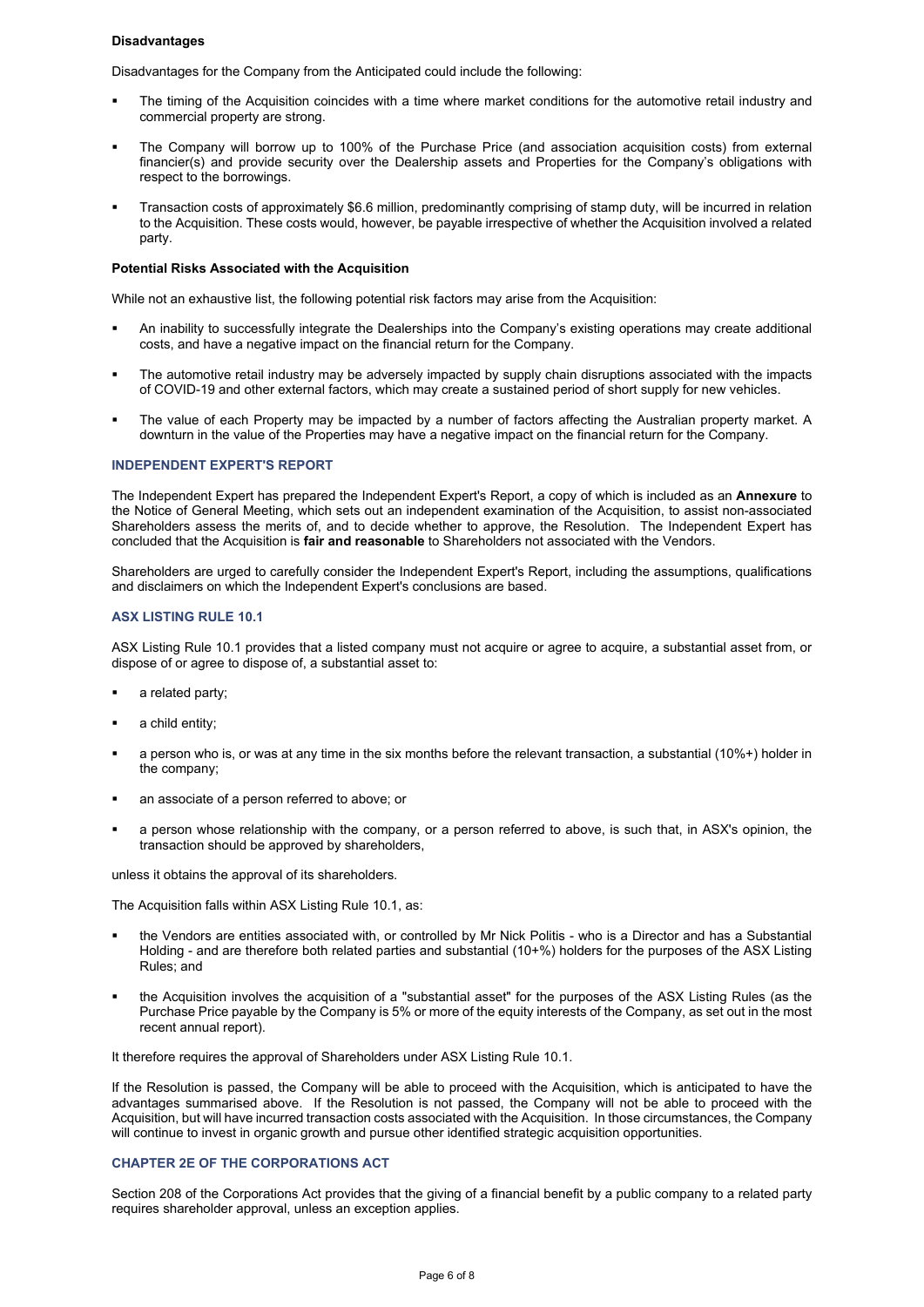The Acquisition falls within section 208 of the Corporations Act, as:

- the Vendors are a related party of the Company for the purposes of section 228 of the Corporations Act, as they are ultimately controlled by Mr Nick Politis, who is a Director; and
- the acquisition of an asset from a related party constitutes the giving of a financial benefit for the purposes of section 229 of the Corporations Act.

It therefore requires the approval of Shareholders under Chapter 2E of the Corporations Act, unless a relevant exception applies. Relevantly, in accordance with section 210 of the Corporations Act, shareholder approval is not needed to give a financial benefit on terms that:

- would be reasonable in the circumstances, if the company and the related party were dealing at arm's length; or
- are less favourable to the related party than the terms referred to above.

The Board considers that the Acquisition is on arm's length terms, such that the exception will apply. However, it has nevertheless determined that it is appropriate for Shareholders to approve the Acquisition for the purposes of Chapter 2E of the Corporations Act.

#### **Identify of the Related Party and Nature of the Financial Benefit**

| <b>Related Parties</b>                                                                                                                                                                                   | <b>Nature of Relationship</b>                                                                                                        | <b>Nature of Financial Benefit</b>                                                                                                                                          |
|----------------------------------------------------------------------------------------------------------------------------------------------------------------------------------------------------------|--------------------------------------------------------------------------------------------------------------------------------------|-----------------------------------------------------------------------------------------------------------------------------------------------------------------------------|
| N G P Investments (No 2) Pty Ltd<br>Southsub Pty Ltd<br>Janrule Pty. Limited<br>Belconnen Automotive Pty Limited<br>JR Car Rentals Pty Ltd<br><b>JRBA Services Pty Limited</b><br><b>Mr Nick Politis</b> | Mr Nick Politis, a Director:<br>is a director of each of the<br>Vendors: and<br>has indirect control of each of the<br>٠<br>Vendors. | Vendors are selling<br>The<br>the<br>Dealerships and the Properties to the<br>Company (or its Related Bodies<br>Corporate) in exchange for payment<br>of the Purchase Price |

#### **Directors' Interests in the Acquisition**

Mr Nick Politis, a Director, is also a director of each of the Vendors and has indirect control of each of the Vendors. Mr Politis has disclosed this interest to the Board. In addition, Mr Daniel Ryan, a Director, is also a director of each of the Vendors. Mr Ryan does not have a direct or indirect interest in the Vendors. Mr Ryan has disclosed this interest to the Board.

The Board (other than Mr Nick Politis and Mr Daniel Ryan) have resolved that Mr Nick Politis and Mr Daniel Ryan:

- should not participate in Board discussions or decisions relating to the Acquisition; and
- should abstain from making or participating in any recommendation to Shareholders in relation to the Acquisition.

Accordingly, neither Mr Nick Politis nor Mr Daniel Ryan have participated in discussions or decisions of the Board in relation to the Acquisition, and will continue to abstain from any such discussions or decisions.

The Company will disregard any votes cast by the Vendors, Mr Nick Politis (or any of their associates) on the Resolution (except where the vote is cast as a directed proxy on behalf of a Shareholder who is eligible to vote on the Resolution).

Otherwise, the Directors have no interest in the Acquisition, other than as Shareholders.

#### **Directors' Recommendation**

Based on the Directors' consideration and assessment of the Acquisition, and taking into account the advantages, disadvantages and risks described above, and considering the opinion of the Independent Expert, the Directors (other than Mr Nick Politis and Mr Daniel Ryan) unanimously recommend that Shareholders vote **in favour** of the Resolution.

All Directors (other than Mr Nick Politis and Mr Ryan) intend to vote all their shares (and shares they control) in favour of the Resolution.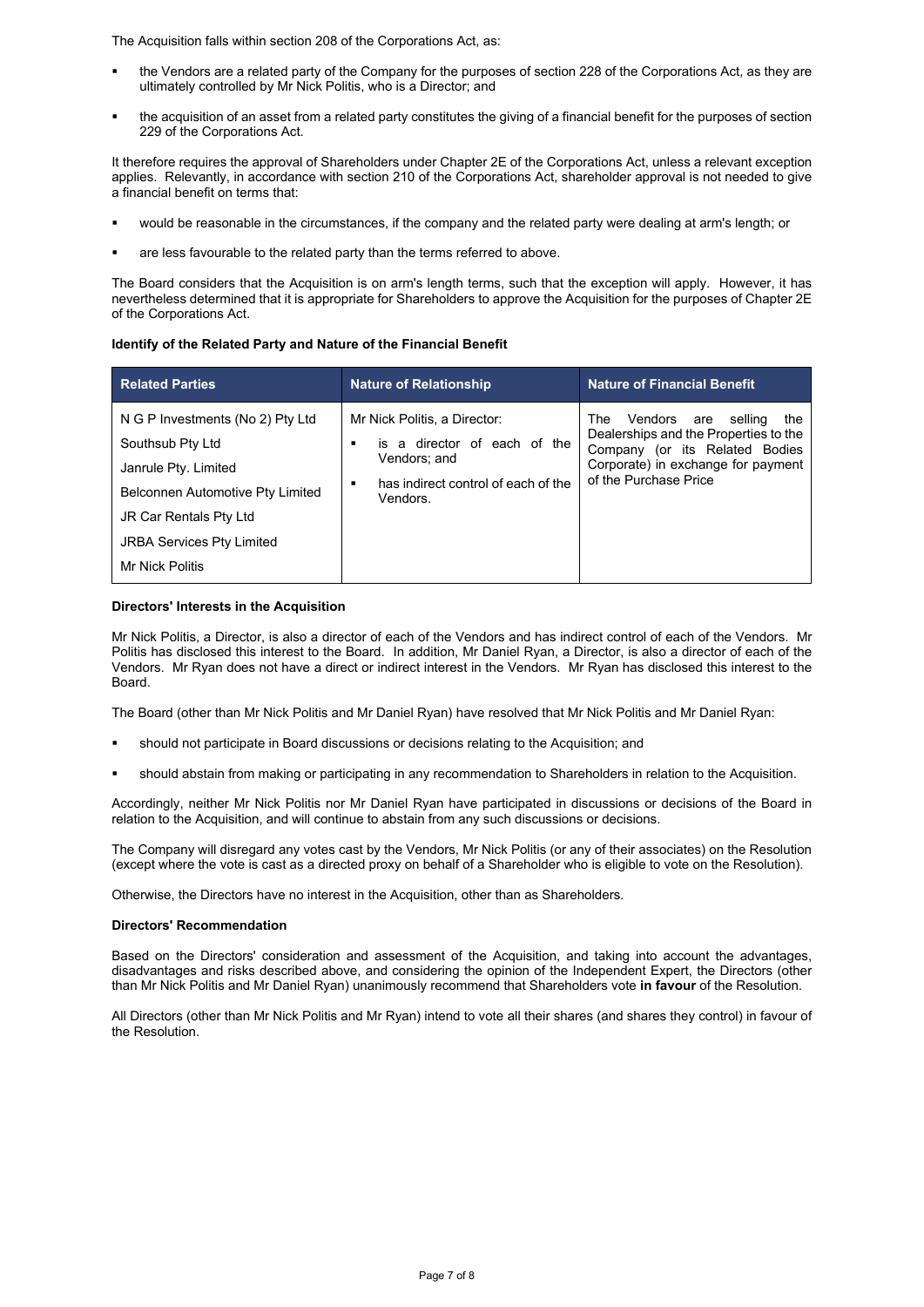#### **GLOSSARY**

In the Notice of General Meeting and these Explanatory Notes, unless the context otherwise requires:

| <b>Acquisition</b>                 | means the acquisition of the Dealerships and the Properties by the Company (or<br>its Related Bodies Corporate) from the Vendors, as described in these Explanatory<br>Notes.                                                                                                                                      |
|------------------------------------|--------------------------------------------------------------------------------------------------------------------------------------------------------------------------------------------------------------------------------------------------------------------------------------------------------------------|
| <b>ASX Listing Rules</b>           | means the listing rules of ASX Limited.                                                                                                                                                                                                                                                                            |
| <b>Board</b>                       | means the board of Directors of the Company.                                                                                                                                                                                                                                                                       |
| Chair                              | means the chair of the General Meeting.                                                                                                                                                                                                                                                                            |
| Company                            | means Eagers Automotive Limited.                                                                                                                                                                                                                                                                                   |
| <b>Corporations Act</b>            | means the Corporations Act 2001 (Cth).                                                                                                                                                                                                                                                                             |
| <b>Dealerships</b>                 | means the motor vehicle dealerships to be acquired pursuant to the Acquisition,<br>being the Toyota, Volkswagen, Jeep, Ford, Lexus, Subaru, Volvo, Mitsubishi and<br>GMSV dealerships operated by the Vendors located in Belconnen, Fyshwick,<br>Phillip and Canberra Airport in the Australian Capital Territory. |
| <b>Director</b>                    | means a director of the Company.                                                                                                                                                                                                                                                                                   |
| <b>Explanatory Notes</b>           | means these explanatory notes, which form part of the Notice of General Meeting.                                                                                                                                                                                                                                   |
| <b>General Meeting</b>             | means the general meeting of Shareholders to be held on Friday, 15 July 2022 at<br>10.00 am (Qld time).                                                                                                                                                                                                            |
| <b>Independent Expert</b>          | means PriceWaterhouseCoopers Securities Limited.                                                                                                                                                                                                                                                                   |
| <b>Independent Expert's Report</b> | means the report prepared by the Independent Expert in respect of the Acquisition,<br>a copy of which is included as an Annexure to the Notice of General Meeting.                                                                                                                                                 |
| <b>Leased Properties</b>           | means those properties that are subject to a commercial lease, as set out in these<br><b>Explanatory Notes.</b>                                                                                                                                                                                                    |
|                                    |                                                                                                                                                                                                                                                                                                                    |
| <b>Manufacturer</b>                | means each of Toyota, Volkswagen, Jeep, Ford, Lexus, Subaru, Volvo, Mitsubishi<br>and GMSV.                                                                                                                                                                                                                        |
| <b>Notice of General Meeting</b>   | means the notice of meeting for the General Meeting.                                                                                                                                                                                                                                                               |
| <b>Properties</b>                  | means each of the Crown leaseholds to be acquired pursuant to the Acquisition,<br>as set out in these Explanatory Notes.                                                                                                                                                                                           |
| <b>Purchase Price</b>              | means the purchase price for the Acquisition, being approximately \$193 million,<br>subject to adjustments.                                                                                                                                                                                                        |
| <b>Related Body Corporate</b>      | has the meaning given to that term in the Corporations Act.                                                                                                                                                                                                                                                        |
| <b>Resolution</b>                  | means the resolution to approve the Acquisition, as set out in the Notice of General<br>Meeting.                                                                                                                                                                                                                   |
| Share                              | means a fully paid ordinary share in the capital of the Company.                                                                                                                                                                                                                                                   |
| Shareholder                        | means a holder of a Share.                                                                                                                                                                                                                                                                                         |
| <b>Substantial Holding</b>         | has the meaning given to that term in the Corporations Act.                                                                                                                                                                                                                                                        |
| <b>Vendors</b>                     | means each of:                                                                                                                                                                                                                                                                                                     |
|                                    | N G P Investments (No 2) Pty Ltd;<br>٠                                                                                                                                                                                                                                                                             |
|                                    | Southsub Pty Ltd;<br>٠                                                                                                                                                                                                                                                                                             |
|                                    | Janrule Pty. Limited,<br>٠                                                                                                                                                                                                                                                                                         |
|                                    | Belconnen Automotive Pty Limited;                                                                                                                                                                                                                                                                                  |
|                                    | JR Car Rentals Pty Ltd; and<br>٠                                                                                                                                                                                                                                                                                   |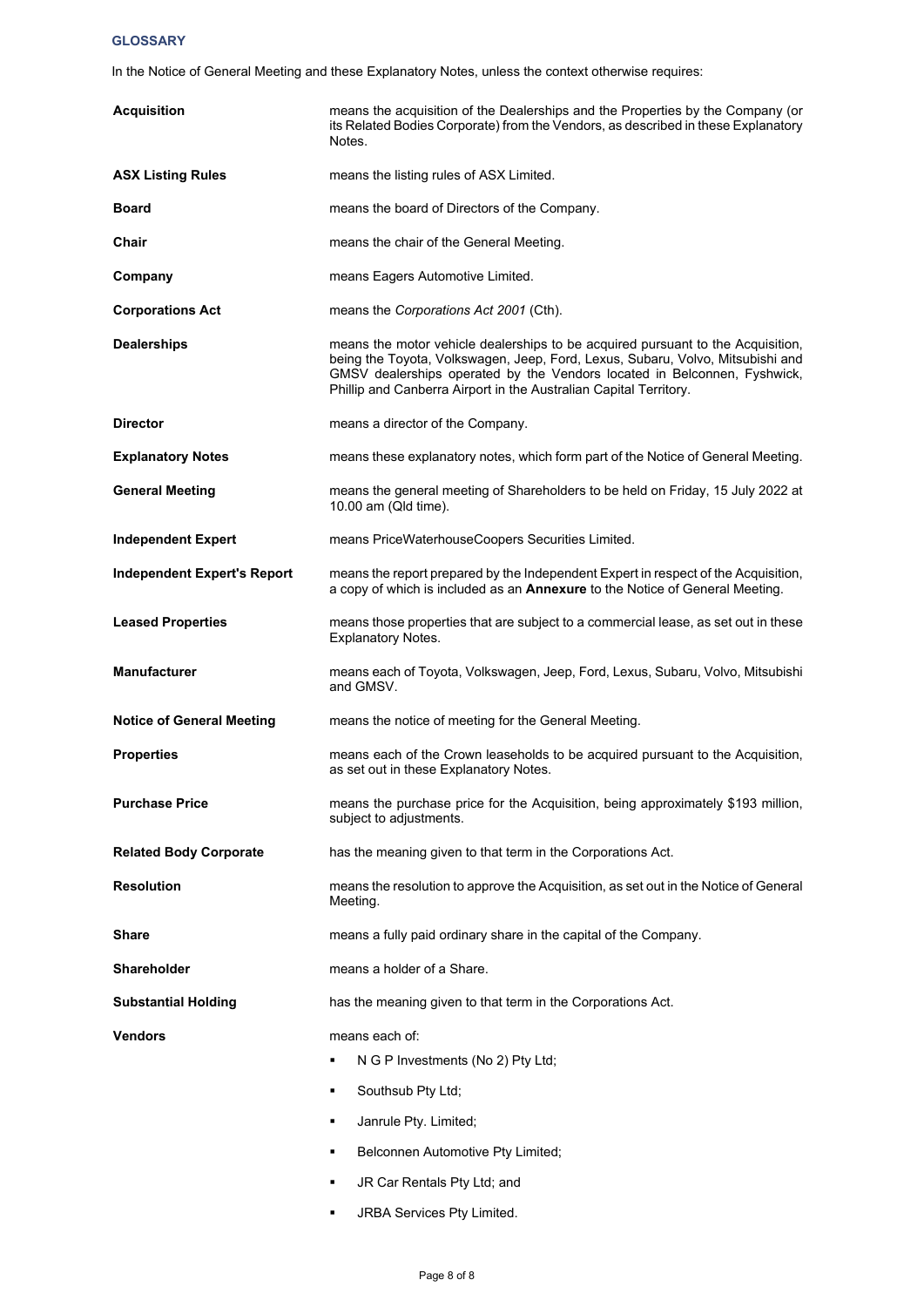# ONLINE MEETING GUIDE



### GETTING STARTED

If you choose to participate online you will be able to view a live webcast of the meeting, ask the Directors questions online and submit your votes in real time. To participate online visit **https://meetnow.global/au** on your smartphone, tablet or computer. You will need the latest versions of Chrome, Safari, Edge or Firefox. Please ensure your browser is compatible.

### TO LOG IN, YOU MUST HAVE THE FOLLOWING INFORMATION:

#### Australian Residents

SRN or HIN and postcode of your registered address.

#### Overseas Residents

SRN or HIN and country of your registered address.

#### Appointed Proxies

Please contact Computershare Investor Services on +61 3 9415 4024 to request your unique email invitation link prior to the meeting day.

### PARTICIPATING AT THE MEETING

To participate in the online meeting, visit https://meetnow.global/au. Then enter the company name in the 'Filter' field. Select and click on the displayed meeting.

|           | <b>Search for meeting</b>                                                            |  |
|-----------|--------------------------------------------------------------------------------------|--|
| Australia | $\checkmark$                                                                         |  |
| Filter    | Please enter Company or Meeting Name. Enter 3 or more characters. e.g. Computershare |  |

L,

#### To register as a shareholder

Select 'Shareholder', enter your SRN or HIN and select your country. If Australia, also enter your post code.

| Shareholder          | Invitation                               | Guest                                                              |
|----------------------|------------------------------------------|--------------------------------------------------------------------|
|                      | please enter the required details below. | If you are a shareholder or an appointed corporate representative, |
| SRN/HIN ®            |                                          |                                                                    |
| eg. X1234567890      |                                          |                                                                    |
| Country<br>Australia |                                          | $\checkmark$                                                       |
| Post Code            |                                          |                                                                    |
| eg. 0123             |                                          |                                                                    |
|                      | <b>SIGN IN</b>                           |                                                                    |

## $\bigcirc$  To register as a proxyholder  $\bigcirc$  To register as a guest

To access the meeting click on the link in the invitation e-mail sent to you. Or select 'Invitation' and enter your invite code provided in the e-mail.



Select 'Guest' and enter your details.

| Shareholder         | Invitation                                                                               | Guest |
|---------------------|------------------------------------------------------------------------------------------|-------|
|                     | If you would like to attend the meeting as a Guest please provide<br>your details below. |       |
| First Name*         |                                                                                          |       |
| Last Name*          |                                                                                          |       |
| Email               |                                                                                          |       |
| <b>Company Name</b> |                                                                                          |       |
|                     | <b>SIGN IN</b>                                                                           |       |
|                     |                                                                                          |       |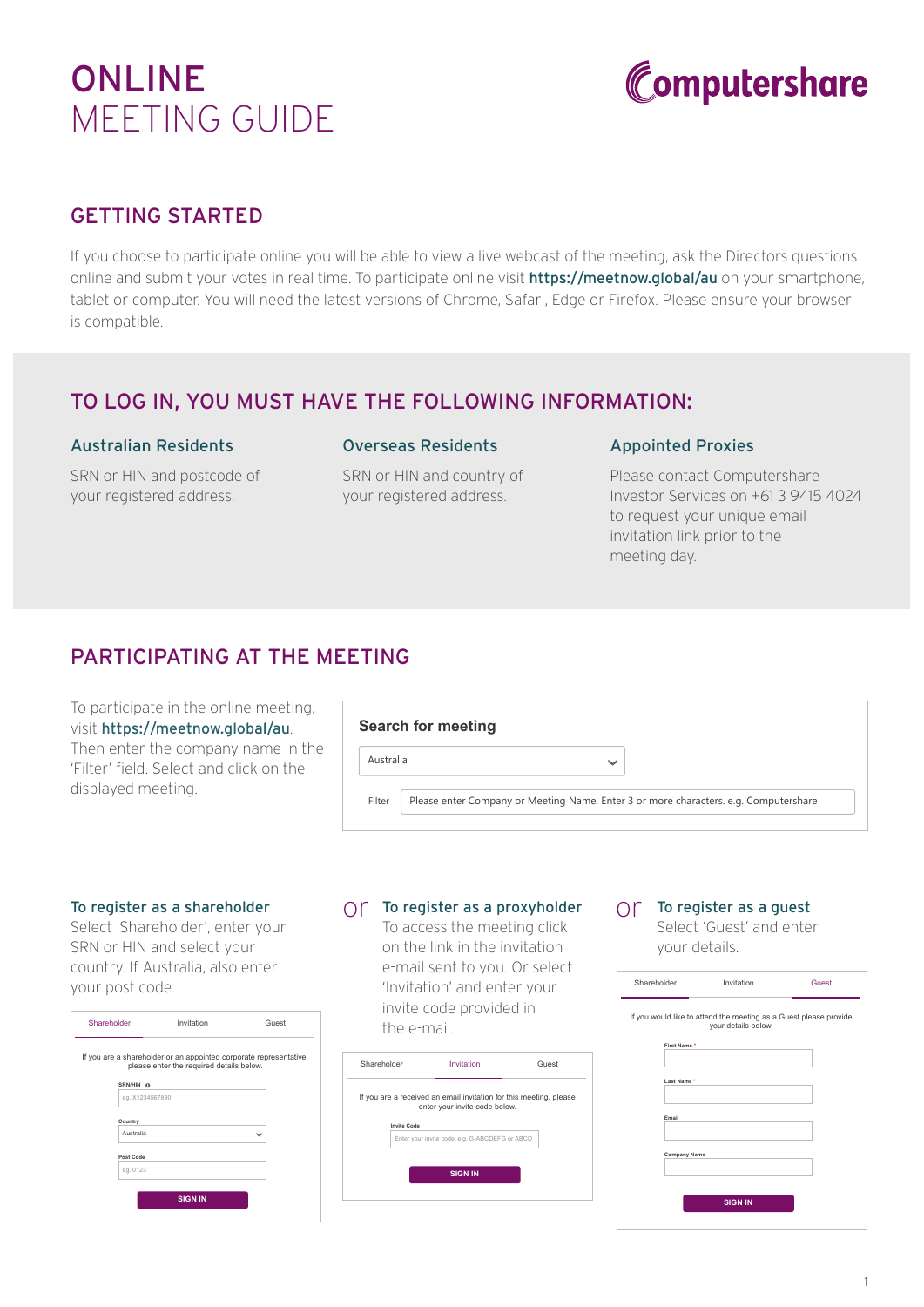

**Broadcast** 

The webcast will appear automatically once the meeting has started. If the webcast does not start automatically press the play button and ensure the audio on your computer or device is turned on.





When the Chair declares the poll open, select the 'Vote' icon and the voting options will appear on your screen.

To vote, select your voting direction. A tick will appear to confirm receipt of your vote.

To change your vote, select 'Click here to change your vote' and press a different option to override.

| <b>Broadcast</b>                         | Vote           | Q & A | Documents      |
|------------------------------------------|----------------|-------|----------------|
| <b>Items of Business</b>                 |                |       |                |
| 2A Re-elect Mr John Brown as a Director  |                |       |                |
| <b>FOR</b>                               | <b>AGAINST</b> |       | <b>ABSTAIN</b> |
| 2B Re-elect Mr Peter Nolan as a Director |                |       |                |
| <b>FOR</b>                               | <b>AGAINST</b> |       | <b>ABSTAIN</b> |
|                                          |                |       |                |



To ask a question select the 'Q & A' icon, select the topic your question relates to. Type your question into the chat box at the bottom of the screen and press 'Send'.

To ask a verbal question, follow the instructions on the virtual meeting platform.

| <b>Broadcast</b>                                                                       | Vote | Q & A           | Documents   |
|----------------------------------------------------------------------------------------|------|-----------------|-------------|
| Your questions(s)                                                                      |      |                 |             |
| You may enter a question using the field below.<br>3 Adoption of Remuneration Report ▼ |      |                 |             |
| Enter your question here                                                               |      | 24 character(s) | <b>Send</b> |



To view meeting documents select the 'Documents' icon and choose the document you wish to view.

**Documents** 



## FOR ASSISTANCE

If you require assistance before or during the meeting please call +61 3 9415 4024.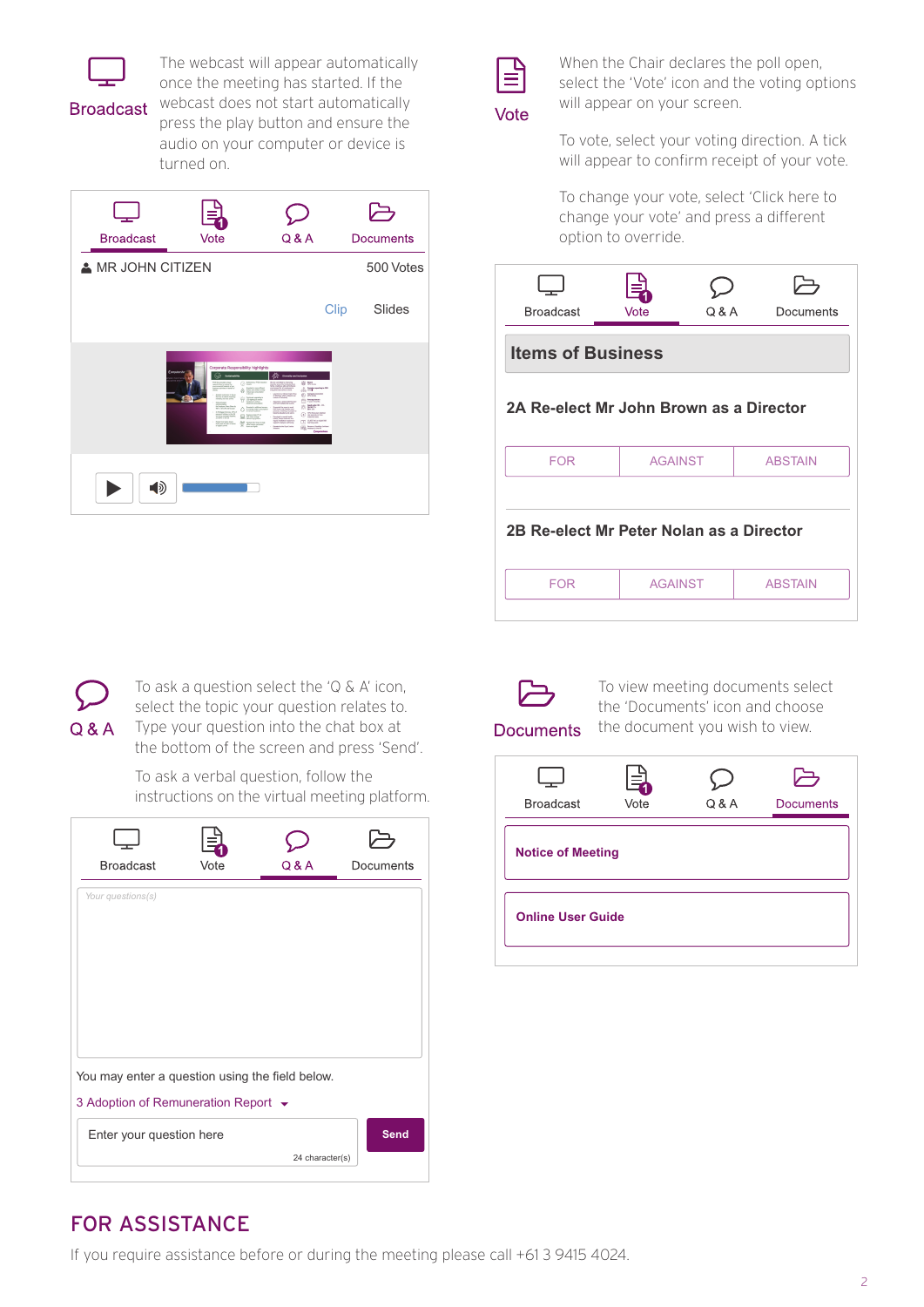

ABN 87 009 680 013

### **Need assistance?**

**Phone:**



1300 850 505 (within Australia) +61 3 9415 4000 (outside Australia)

**Online:** www.investorcentre.com/contact

MR SAM SAMPLE FLAT 123 123 SAMPLE STREET THE SAMPLE HILL SAMPLE ESTATE SAMPLEVILLE VIC 3030



### **YOUR VOTE IS IMPORTANT**

For your vote to be effective it must be received by **10:00 am (Qld time) Wednesday 13 July 2022.**

# **Voting Form**

APE

### **How to Vote on Items of Business Lodge your Form:**

All your securities will be voted in accordance with your directions.

#### **VOTE DIRECTLY**

**Voting 100% of your holding:** Mark either the For, Against or Abstain box opposite each item of business. Your vote will be invalid on an item if you do not mark any box OR you mark more than one box for that item.

**Voting a portion of your holding:** Indicate a portion of your voting rights by inserting the number of securities you wish to vote in the For, Against or Abstain box or boxes. The sum of the votes cast must not exceed your voting entitlement.

#### **APPOINTMENT OF PROXY**

**Voting 100% of your holding:** Direct your proxy how to vote by marking one of the boxes opposite each item of business. If you do not mark a box your proxy may vote or abstain as they choose (to the extent permitted by law). If you mark more than one box on an item your vote will be invalid on that item.

**Voting a portion of your holding:** Indicate a portion of your voting rights by inserting the percentage or number of securities you wish to vote in the For, Against or Abstain box or boxes. The sum of the votes cast must not exceed your voting entitlement or 100%. **Appointing a second proxy:** You are entitled to appoint up to two proxies to attend the meeting and vote on a poll. If you appoint two proxies you must specify the percentage of votes or number of securities for each proxy, otherwise each proxy may exercise half of the votes. When appointing a second proxy write both names and the percentage of votes or number of securities for each in Step 1 overleaf.

#### **A proxy need not be a securityholder of the Company.**

#### **SIGNING INSTRUCTIONS FOR POSTAL FORMS**

**Individual:** Where the holding is in one name, the securityholder must sign. **Joint Holding:** Where the holding is in more than one name, all of the securityholders should sign.

**Power of Attorney:** If you have not already lodged the Power of Attorney with the registry, please attach a certified photocopy of the Power of Attorney to this form when you return it. **Companies:** Where the company has a Sole Director who is also the Sole Company Secretary, this form must be signed by that person. If the company (pursuant to section 204A of the Corporations Act 2001) does not have a Company Secretary, a Sole Director can also sign alone. Otherwise this form must be signed by a Director jointly with either another Director or a Company Secretary. Please sign in the appropriate place to indicate the office held. Delete titles as applicable.

#### **PARTICIPATING IN THE MEETING**

#### **Corporate Representative**

If a representative of a corporate securityholder or proxy is to participate in the meeting you will need to provide the appropriate "Appointment of Corporate Representative". A form may be obtained from Computershare or online at www.investorcentre.com/au and select "Printable Forms".

**XX**

#### **Online:**

#### Lodge your vote online at

www.investorvote.com.au using your secure access information or use your mobile device to scan the personalised QR code.

Your secure access information is



**SRN/HIN: I9999999999 Control Number: 999999 PIN: 99999**

For Intermediary Online subscribers (custodians) go to www.intermediaryonline.com

**By Mail:**

Computershare Investor Services Pty Limited GPO Box 242 Melbourne VIC 3001 Australia

**By Fax:**

1800 783 447 within Australia or +61 3 9473 2555 outside Australia



**PLEASE NOTE:** For security reasons it is important that you keep your SRN/HIN confidential.

You may elect to receive meeting-related documents, or request a particular one, in electronic or physical form and may elect not to receive annual reports. To do so, contact Computershare.

\* M0000112<br>M000112